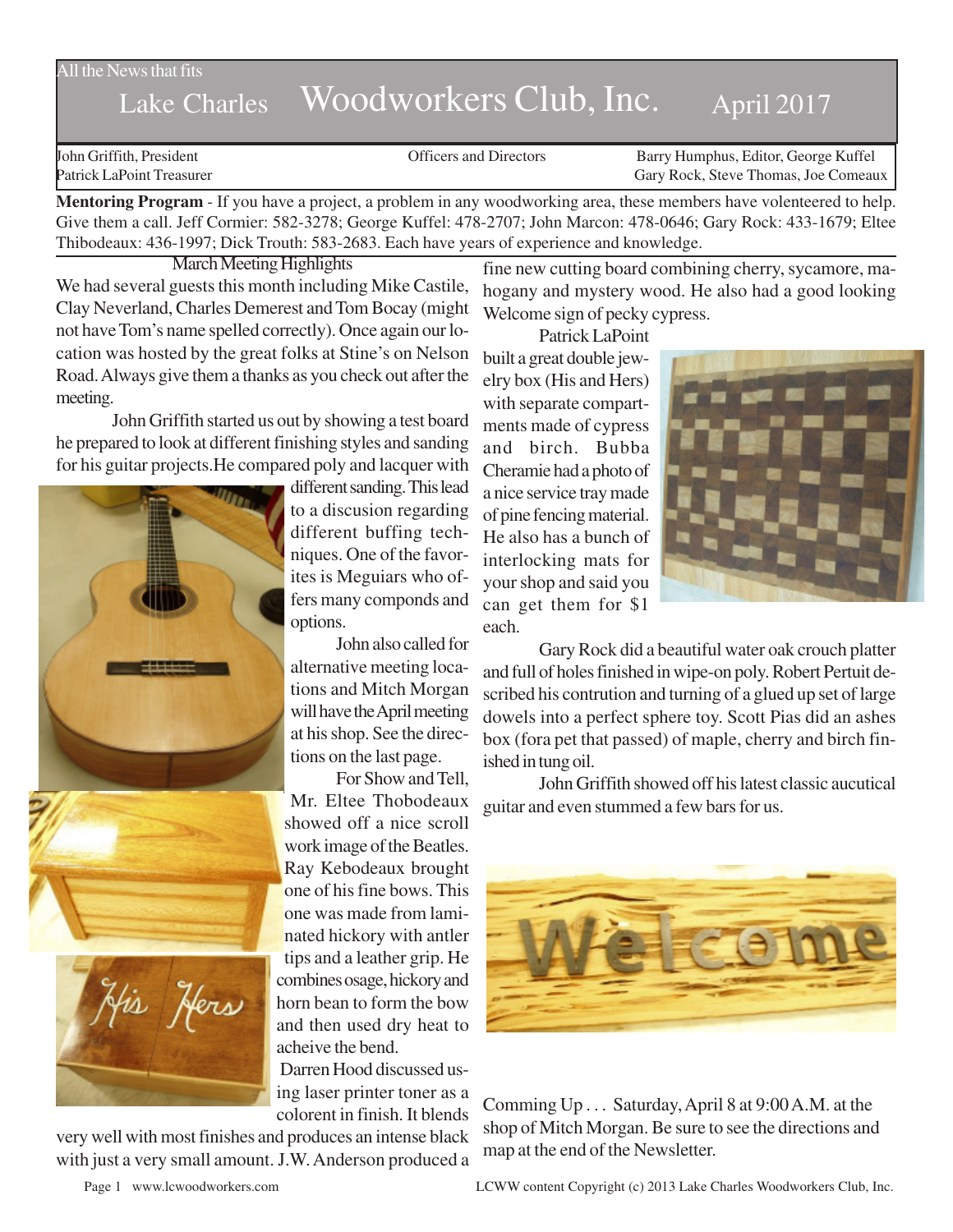Before the Phillips There was the Robertson Trusty, iconic and as all-American as Mom's apple pie, the Phillips screw driver is in everyone's tool box.

Bearing the name of a Portland, OR businessman who didn't invent it, the Phillips is the reigning standard in the U.S. Henry Phillips bought the design from inventor John Thompson who was not able to muster up any commercial interest for his screw head Phillips was obviously a better or luckier, salesman or else we'd all have Thompson screw drivers in our toolboxes at the moment.

the early 1900s, the Robertson was Henry Ford's choice for a high-torque screw for his Model T. Robertson, inventor of the eponymous screw and driver, refused to license his design, having been screwed over by a previous licensing agreement in England. Ford, needing the license to ensure a steady and reliable supply of screws, looked elsewhere and found the Phillips.

Aside from Phillips' superior salesmanship, what made the Phillips so successful in the early days of manufacturing? The Phiilips is built for more torque, but it is also desgned to "cam-out" under too much torque. On the surface, that might seem like a counter-intuitive thing for a screwdriver to do. But the curves on the cross-blades help the driver slip out of the socket rather than break when under too much pressure.This feature saves both the tool and work piece and that is especially important in places like an assembly line or on a factory floor.

The pointed bit design and gentle outward curve on each of the four blades also makes the bit "self-centering" when inserting the bit into the fastener. Once socketed, the bit and the fastener have a great amount of surface area in the direction of the applied force. Increased applied force means a significantly tighter hold than the traditional slotted screw and drive. This is exactly what Ford and other manufacturers wanted. From anchoring tiny watch or clock pieces to securing car frames through every medium: wood, plastic and metal, the Phillips screwed its way to the top.

As screw-turning technology improved and automatic torque limiters became standard in even the most basic power drills, the cam-out design has become both irrelevant and limiting. For example, some manufactures now use anti-cam-out Phillips bits and others have switched bits entirely. Though it was designed by and for a bygone era of American manufacturing, this has not spelled the end for this trusty fastener.

The Phillips driver is ubiquitous as most everyone has one. When a manufacturer uses Phillips screws instead

of security screws, they are sending a message that their device can and should be opened. The same Phillips screwdriver you use to tighten your eyeglasses can be used to service a smartphone. The Phillips #2, a houshold heavyweight, fits everything from light switches to cars. With the twist of a screw, you are in control of your stuff.

The next time you pull out a tiny Phillips bit from your driver kit, you are a part of the resistance. That Phillips #2 in your junck drawer will be useful for decades.

The Phillips wasn't always the choosen one. Back in half the story. The Canadians have been hiding the other half Despite that the Phillips is every toolbox, it is only from the rest of us for decades. Before the Phillips, there was the Robertson.

> In the early 1900s, a traveling Canadian tool salesman named Peter Robertson was demonstrating a fancy new spring-loaded slotted screwdriver. When the blade slipped off the screw headand cut his hand, he was inspired to come up with something better. His invention was a square socket in the screw head, with a matching driver that fit snugly in the center and could not dlip off to one side or cam out under heavy torque.

> This actually wasn't anything new as a squaredrivehad been invented and patened in 1875 by Allen Cummings but was too difficult to manufacture. Robertson's design tapered the sides of the square, making it possible to cold form screws by stamping them with a die. This unlocked mass production and combined with Robertson's talent for sales, made his screws and driver a huge success in Canada.

> Robertson got to work on his idea right away and borrowed money to open a factory in Ontario to start fulfilling orders. By 1908, Fisher Body was building Ford Model T bodies inn Canada with Robertson screws for \$2.60 per car less than bodies assembled with slotted screws. That is significant for a car that retailed for \$390. Henry Ford learned of these savings and did his best to work out a deal to equip all of his factories with Robertson screws. Unwilling to give up control of his invention, Robertson refused the deal ("screw you, Henry Ford") and lost the Fisher Body customer. Seeing the merit in a screw that his workers could install faster and more effeciently, Ford instead struck a deal with Henry Phillips and the lines were drawn.

> Just as the Phillips is the defacto standard of screws in the U.S., the Robertson reigns supreme among our norther neighbors. The Robertson also serves as a point of national pride and minor smugness as any Canadian will tell you, it is the superior bit in all ways. Just ask John Marcon.

Page 2 Lake Charles Woodworkers Club, Inc.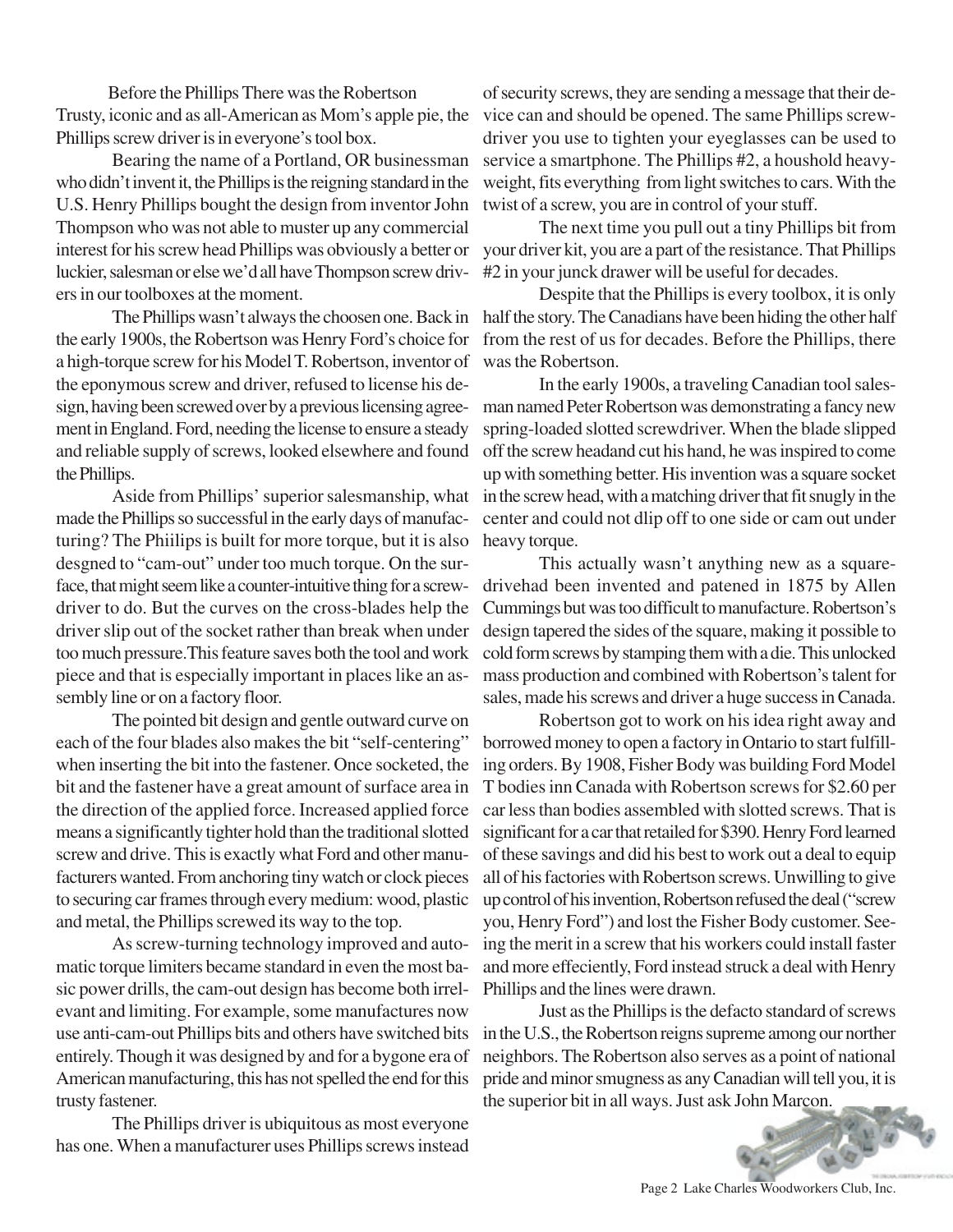## Why Resaw?

The simple answer is to get more from your stock. For example, rather than planing a 1"-thick board to 3/8 ", resawing can net two boards from the same piece. As an additional benefit, each of these boards will have nearly identical grain patterns, resulting in book-matched faces, right. Slicing that same 1"-thick board into 1/8 "-thick veneers makes an expensive wood species go even further.

It's not always easy to predict the book-match. All woods have potential for great figure. Choosing stock with interesting grain patterns most often yields the best results.

The first step to successful resawing is giving your bandsaw a good tune-up to set the table perpendicular to the blade, get peak performance from the guides, and ensure the blade tracks true. We've covered band saw tune up several times and even done some hands-on in a couple of shops over the years. You can find this in previous issues of the Newsletter or simply on to Youtube.com and look up band saw tuneup.

With your saw well-tuned, turn to the blade. Resawing wide boards requires a blade that cuts evenly throughout the stock's thickness while evacuating large amounts of sawdust. The wider the blade, the straighter the cut, so use the widest blade your bandsaw can handle. Most saws accept at least a 1/2 "-wide blade, and many even wider. Typically, a wide 3-tooth-per-inch (tpi) blade provides the perfect blend of aggressive yet smooth cut and sawdust evacuation that resawing requires. There are also specialty blades designed just for resaw but as long as you use at least a 1/2" blade with 3 teeth per inch, you are ready to get started. A blade with 3 teeth per inch and large gullets more efficiently removes sawdust that can cause the blade to bind and deflect.

Finally, consider the fence on your saw. The workpiece should be no more than twice the height of the fence. For example, a 4"-high fence will accommodate an 8"-wide board. Use an auxiliary shop-made fence when more height is needed.

Begin by squaring up your stock and a piece of similarly sized scrap. This will ensure that the stock sits flat on the table and plumb to the fence. Using the scrap piece, test the saw setup. Position your fence for the desired thickness and feed the stock slowly into the blade. The saw motor should run smoothly without bogging. Finish the cut by using a pushstick to move the stock past the blade. Now, check the cut. Keep the stock firmly against the fence and the tabletop. A pushstick keeps needed pressure against the fence, and your hands away from the blade as it exits the cut.

that the table is 90° to the blade, and adjust if necessary. If Page 3 Lake Charles Woodworkers Club, Inc. If the cut piece is thicker at the top or bottom, check

there is a bow or belly in the cut, the problem could be insufficient blade tension. Many bandsaws' built-in tension gauges are less than accurate. A properly tensioned blade should deflect no more than 1/4 " when pressed in the middle, below. A too-rapid feed speed, using a narrow blade with too many teeth, or a dull blade can also cause this bow in the cut.

Stand a square 1/4" from the blade (you may have to raise the blade guard to accommodate the square), and press the center of the blade. Moderate pressure should deflect the blade to touch the square. If you can do this, then your blade should be at the correct tension.

If the workpiece ends up thicker at one end than the other, the problem is drift, meaning the blade drifts out of parallel to the fence. If a sharp blade, well-set guides, and proper feed speed don't fix the problem, adjusting the tilt of the upper wheel so the blade runs on the center (crown) of the wheels may bring relief. If not, adjust the fence to compensate for the drift. A blade too far back on the wheel, tends to make the cut drift toward the fence. A blade that runs too close to the front edge of the wheel does the opposite.

Here's how. Square up a piece of stock similar in thickness and density to your project wood and scribe a pencil line parallel to an edge. Without the fence in place, freehand cut the stock following that pencil line. Before you reach the end of the cut, turn off the saw and, without moving the piece, mark a pencil line along its edge on the bandsaw table. Setting the fence parallel to that line, below, effectively counteracts the effect of the drift. Whenever I change blades, I run through the checks again and make any needed adjustments to the saw setup.

Once the setup tests are complete, it's time to turn your attention to the project pieces. Rummaging through my wood storage bin I found a piece of stock with an interesting grain pattern that I thought would look great as 1/4 "-thick book-matched panels on a pair of jewelry-cabinet doors.

Set the fence 5/16 " from the blade (1/4 " plus 1/16 " for subsequent sanding) and began the cut. Your feed speed is based on the density of the stock.

If you had decided to use this stock to make your own veneers for a project, the steps would be only slightly different. Set the fence to produce 1/8 "-thick slices, and thickness-plane or sand the blank between each successive cut. This technique provides one flat and smooth side for gluing on each of the veneers. Finish-sand the "show" side after gluing the veneers onto a substrate. MDF or multi-ply plywood make excellent substrates because they are relatively unaffected by expansion and contraction. And you thought that your bandsaw was just for cutting curves.